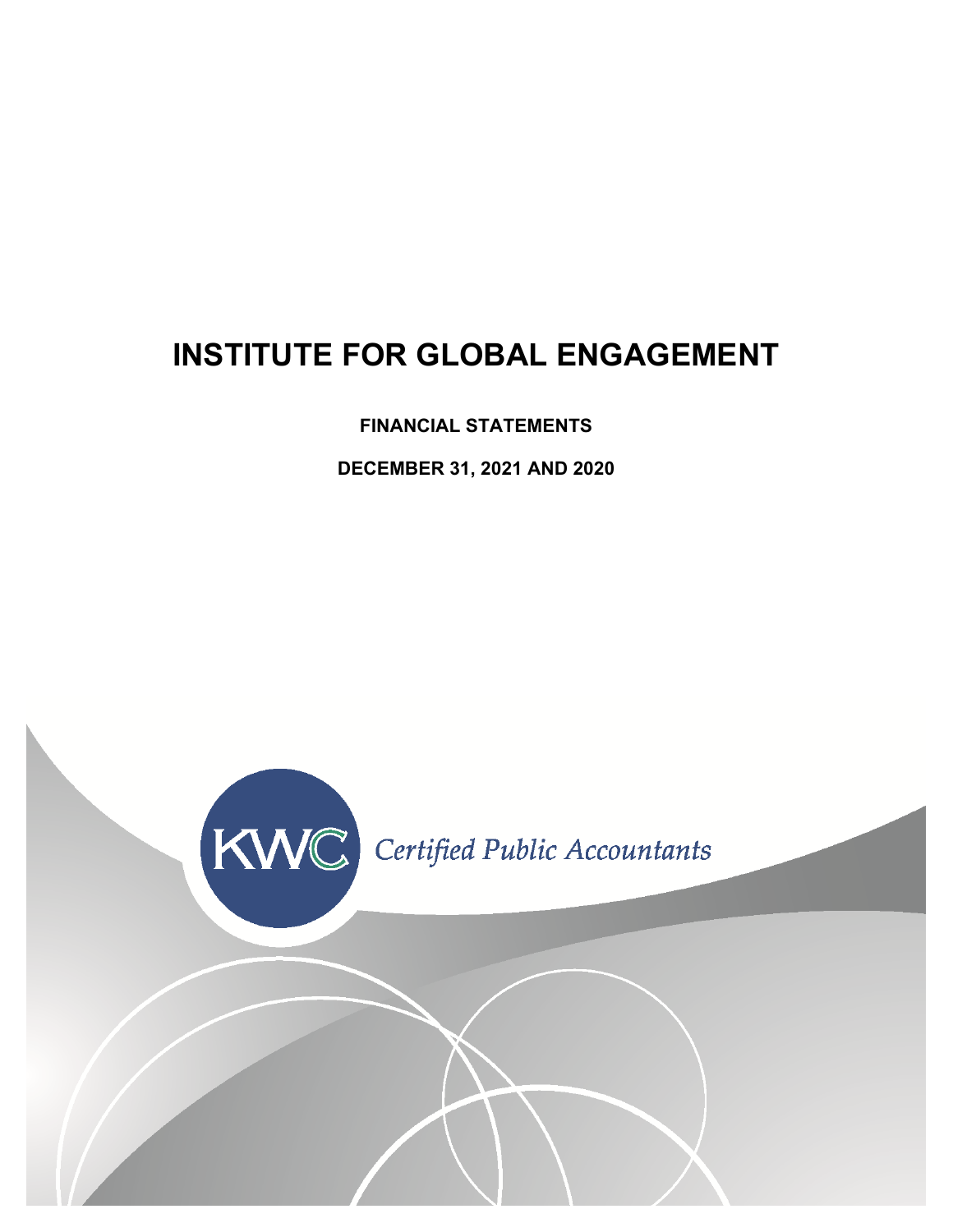# **Table of Contents**

# **Independent Auditor's Report**

### **Financial Statements**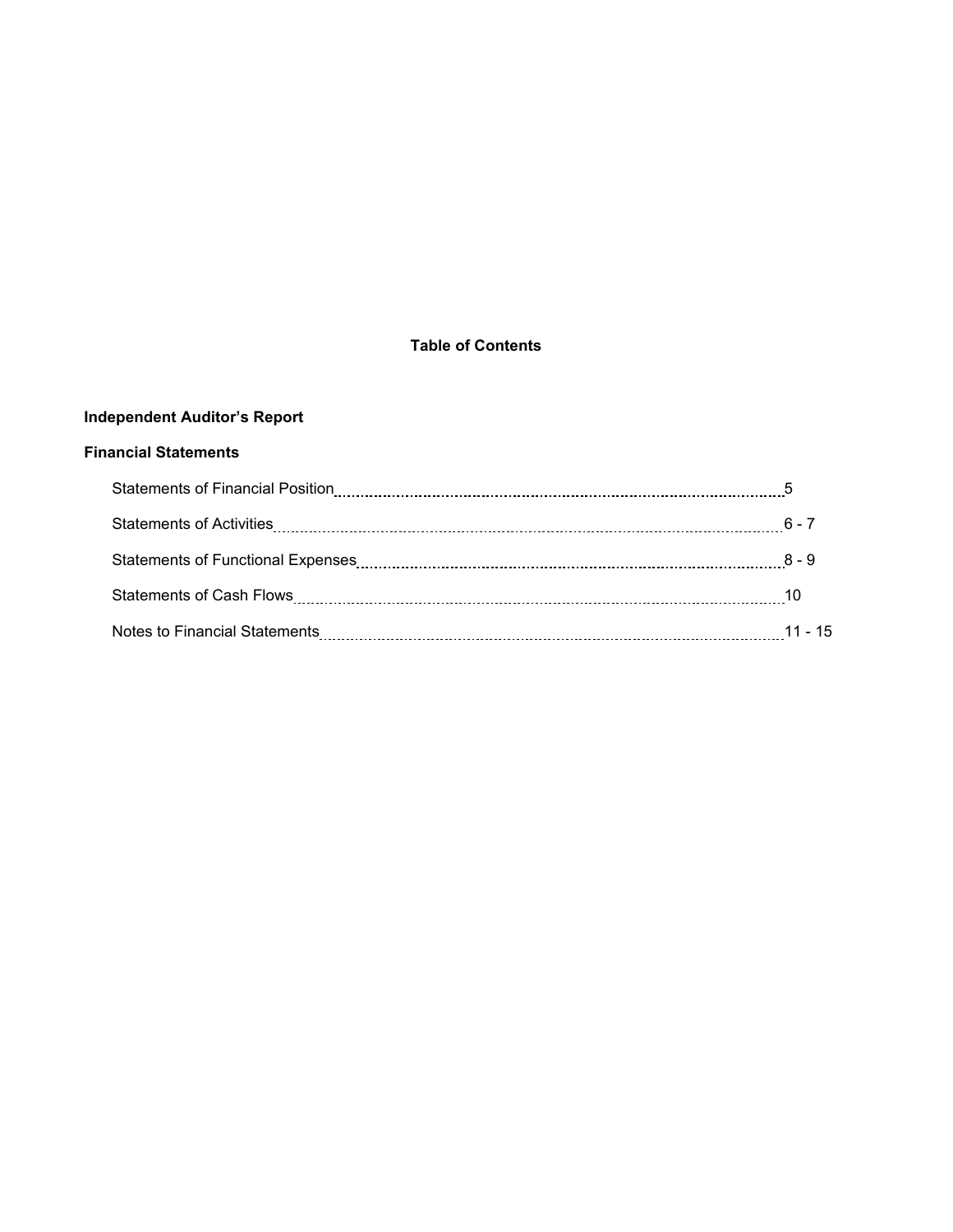

# **Independent Auditor's Report**

#### **To the Board of Directors Institute for Global Engagement**

#### **Opinion**

We have audited the accompanying financial statements of **Institute for Global Engagement** (a nonprofit organization), which comprise the statements of financial position as of December 31, 2021 and 2020, and the related statements of activities, functional expenses, and cash flows for the years then ended, and the related notes to the financial statements.

In our opinion, the financial statements referred to above present fairly, in all material respects, the financial position of **Institute for Global Engagement** as of December 31, 2021 and 2020, and the changes in its net assets and its cash flows for the years then ended in accordance with accounting principles generally accepted in the United States of America.

# **Basis for Opinion**

We conducted our audits in accordance with auditing standards generally accepted in the United States of America. Our responsibilities under those standards are further described in the Auditor's Responsibilities for the Audit of the Financial Statements section of our report. We are required to be independent of **Institute for Global Engagement** and to meet our other ethical responsibilities in accordance with the relevant ethical requirements relating to our audits. We believe that the audit evidence we have obtained is sufficient and appropriate to provide a basis for our audit opinion.

#### **Responsibilities of Management for the Financial Statements**

Management is responsible for the preparation and fair presentation of these financial statements in accordance with accounting principles generally accepted in the United States of America, and for the design, implementation, and maintenance of internal control relevant to the preparation and fair representation of the financial statements that are free from material misstatement, whether due to fraud or error.

In preparing the financial statements, management is required to evaluate whether there are conditions or events, considered in the aggregate, that raise substantial doubt about **Institute for Global Engagement's** ability to continue as a going concern within one year after the date that the financial statements are available to be issued.

# **Auditor's Responsibilities for the Audit of the Financial Statements**

Our objectives are to obtain reasonable assurance about whether the financial statements as a whole are free from material misstatement, whether due to fraud or error, and to issue an auditor's report that includes our opinion. Reasonable assurance is a high level of assurance but is not absolute assurance and therefore is not a guarantee that an audit conducted in accordance with generally accepted auditing standards will always detect a material misstatement when it exists. The risk of not detecting a material misstatement resulting from fraud is higher than for one resulting from error, as fraud may involve collusion, forgery, intentional omissions, misrepresentations, or the override of internal control. Misstatements, including omissions, are considered material if there is a substantial likelihood that, individually or in the aggregate, they would influence the judgment made by a reasonable user based on the financial statements.

*Members American Institute of Certified Public Accountants, Private Companies Practice Section and Virginia Society of Certified Accountants*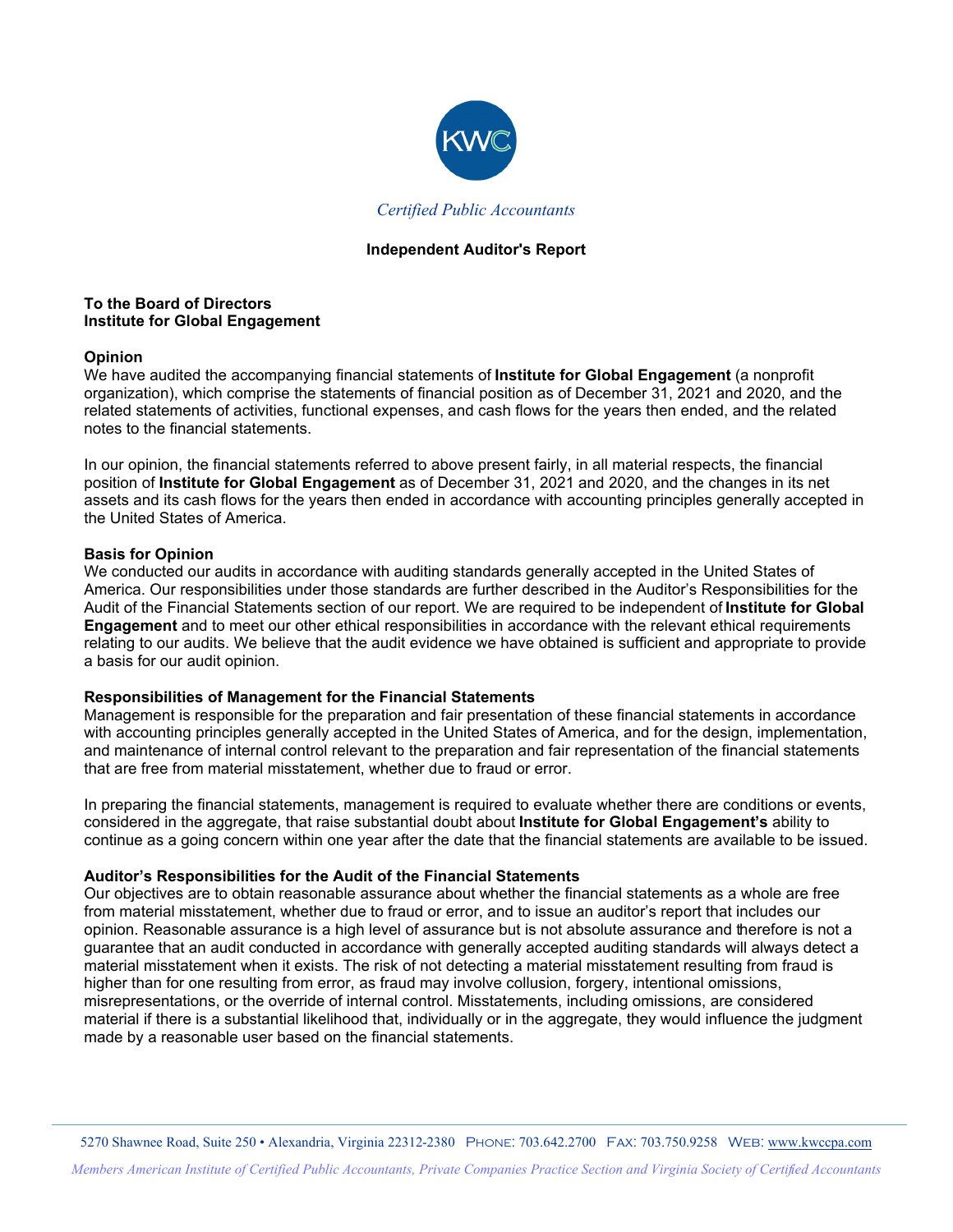Board of Directors Institute for Global Engagement Page 4

In performing an audit in accordance with generally accepted auditing standards, we:

- Exercise professional judgment and maintain professional skepticism throughout the audit.
- Identify and assess the risks of material misstatement of the financial statements, whether due to fraud or error, and design and perform audit procedures responsive to those risks. Such procedures include examining, on a test basis, evidence regarding the amounts and disclosures in the financial statements.
- Obtain an understanding of internal control relevant to the audit in order to design audit procedures that are appropriate in the circumstances, but not for the purpose of expressing an opinion on the effectiveness of **Institute for Global Engagement's** internal control. Accordingly, no such opinion is expressed.
- Evaluate the appropriateness of accounting policies used and the reasonableness of significant accounting estimates made by management, as well as evaluate the overall presentation of the financial statements.
- Conclude whether, in our judgment, there are conditions or events, considered in the aggregate, that raise substantial doubt about **Institute for Global Engagement's** ability to continue as a going concern for a reasonable period of time.

We are required to communicate with those charged with governance regarding, among other matters, the planned scope and timing of the audit, significant audit findings, and certain internal control related matters that we identified during the audit.

Kositzka, Wicks and Company

Alexandria, Virginia April 15, 2022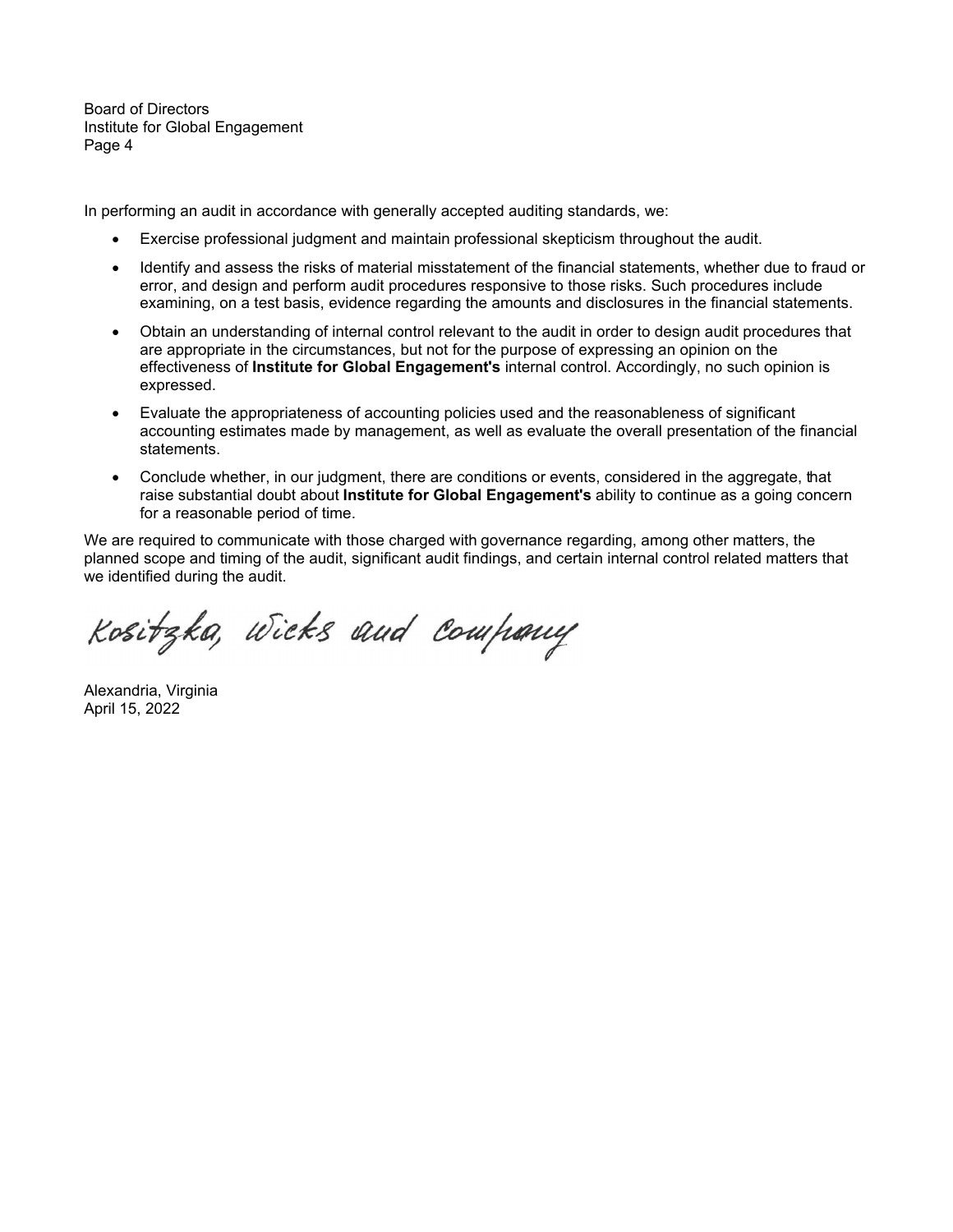# **Statements of Financial Position**

| December 31,                                             | 2021            | 2020            |
|----------------------------------------------------------|-----------------|-----------------|
|                                                          |                 |                 |
| <b>Assets</b>                                            |                 |                 |
| <b>Current assets</b>                                    |                 |                 |
| Cash and cash equivalents                                | \$<br>803,659   | \$<br>1,189,371 |
| Grants and contributions receivable                      | 215,500         | 244,356         |
|                                                          | 1,019,159       | 1,433,727       |
| Property and equipment, net of accumulated depreciation  | 2,952           | 3,253           |
| Total assets                                             | \$<br>1,022,111 | \$<br>1,436,980 |
| Liabilities and net assets<br><b>Current liabilities</b> |                 |                 |
| Accounts payable and accrued expenses                    | \$<br>4,546     | \$<br>6,964     |
| Due to grant partners                                    |                 | 29              |
| Grant advances                                           | 611,928         | 650,393         |
| SBA Paycheck Protection Program Ioan                     |                 | 83,424          |
| <b>Total liabilities</b>                                 | 616,474         | 740,810         |
| <b>Net assets</b>                                        |                 |                 |
| Without donor restrictions                               | 40,938          | (35,011)        |
| With donor restrictions                                  | 364,699         | 731,181         |
|                                                          | 405,637         | 696,170         |
| Total liabilities and net assets                         | \$<br>1,022,111 | \$<br>1,436,980 |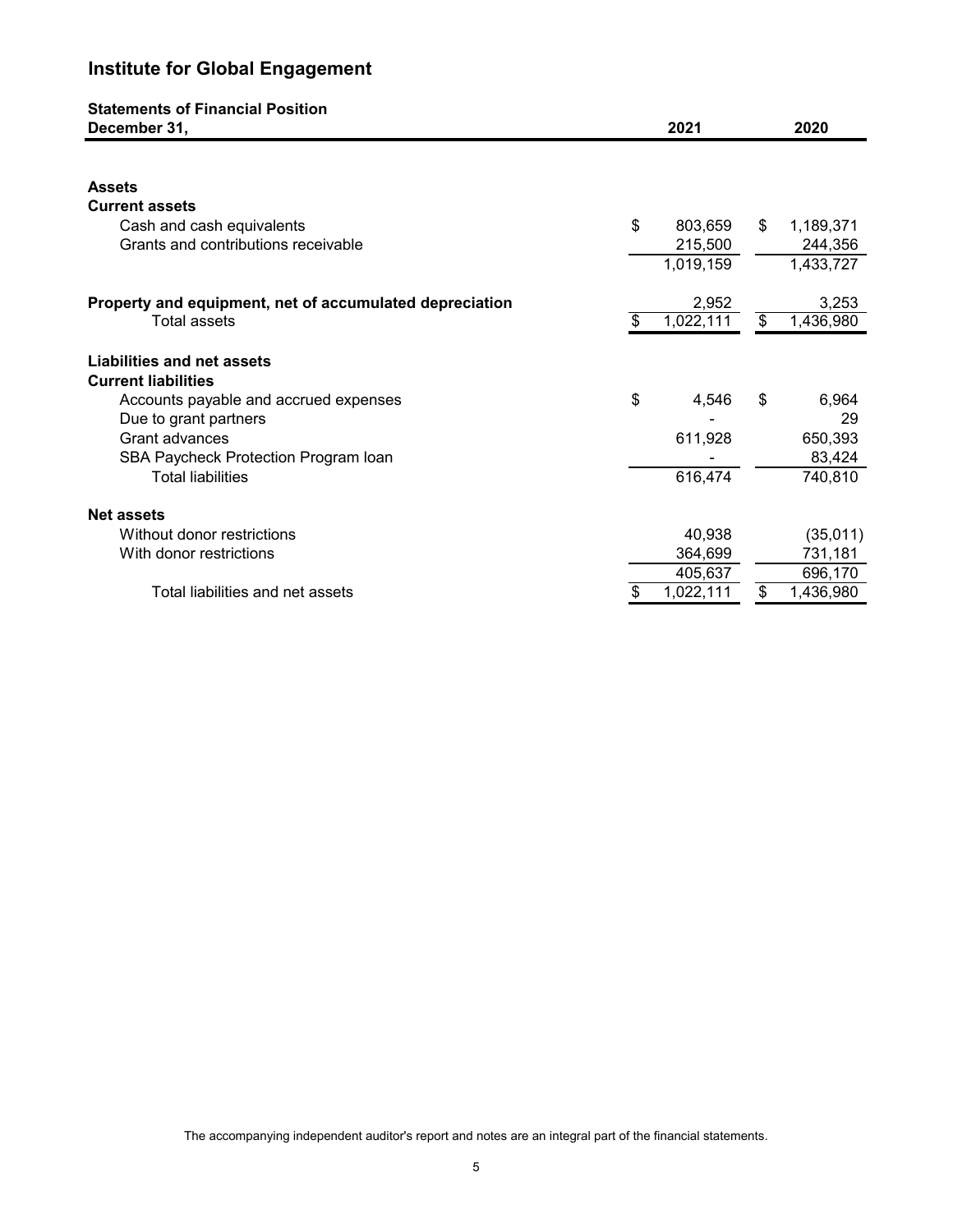# **Statement of Activities for the year ended December 31, 2021**

|                                               | Without donor<br>restrictions |                          | With donor<br>restrictions |                          | Total      |
|-----------------------------------------------|-------------------------------|--------------------------|----------------------------|--------------------------|------------|
| <b>Support and revenue</b>                    |                               |                          |                            |                          |            |
| Contributions and grants                      | \$<br>1,016,794               | \$                       | 30,000                     | \$                       | 1,046,794  |
| Contract revenue                              | 9,000                         |                          |                            |                          | 9,000      |
| Interest income                               | 4,102                         |                          |                            |                          | 4,102      |
| Other income                                  | 81                            |                          |                            |                          | 81         |
| Royalty income                                | 13,224                        |                          |                            |                          | 13,224     |
| SBA Paycheck Protection Program Ioan          | 83,424                        |                          |                            |                          | 83,424     |
| Net assets released from restrictions         | 396,482                       |                          | (396,482)                  |                          |            |
| <b>Total support and revenue</b>              | 1,523,107                     |                          | (366, 482)                 |                          | 1,156,625  |
| <b>Expenses</b><br>Program                    |                               |                          |                            |                          |            |
| China                                         | 220,897                       |                          |                            |                          | 220,897    |
| Southeast Asia                                | 159,248                       |                          |                            |                          | 159,248    |
| <b>Central Asia</b>                           | 53,690                        |                          |                            |                          | 53,690     |
| Center for Women, Faith and Leadership (CWFL) | 271,742                       |                          |                            |                          | 271,742    |
| Other                                         | 404,035                       |                          |                            |                          | 404,035    |
|                                               | 1,109,612                     |                          |                            |                          | 1,109,612  |
| Management and administration                 | 152,288                       |                          |                            |                          | 152,288    |
| Development                                   | 185,258                       |                          |                            |                          | 185,258    |
| <b>Total expenses</b>                         | 1,447,158                     |                          |                            |                          | 1,447,158  |
| <b>Change in net assets</b>                   | 75,949                        |                          | (366, 482)                 |                          | (290, 533) |
| Net assets, beginning of year                 | (35, 011)                     |                          | 731,181                    |                          | 696,170    |
| Net assets, end of year                       | \$<br>40,938                  | $\overline{\mathcal{E}}$ | 364,699                    | $\overline{\mathcal{E}}$ | 405,637    |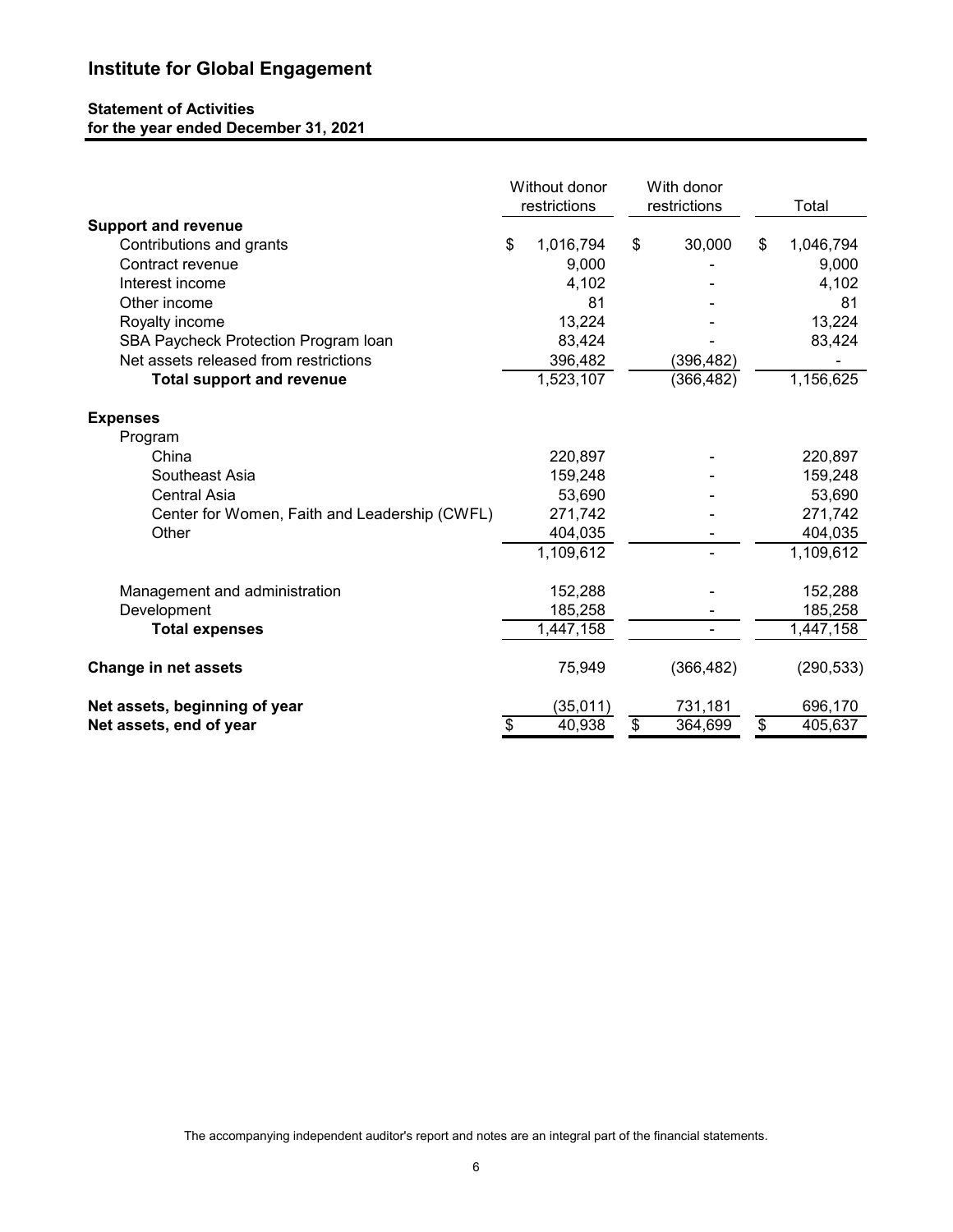# **Statement of Activities for the year ended December 31, 2020**

|                                               | Without donor<br>restrictions |                 | With donor<br>restrictions |                          | Total     |
|-----------------------------------------------|-------------------------------|-----------------|----------------------------|--------------------------|-----------|
| <b>Support and revenue</b>                    |                               |                 |                            |                          |           |
| Contributions and grants                      | \$<br>625,790                 | \$              | 865,372                    | \$                       | 1,491,162 |
| Interest income                               | 684                           |                 |                            |                          | 684       |
| Other income                                  | 160                           |                 |                            |                          | 160       |
| Royalty income                                | 6,615                         |                 |                            |                          | 6,615     |
| Net assets released from restrictions         | 355,942                       |                 | (355, 942)                 |                          |           |
| <b>Total support and revenue</b>              | 989,191                       |                 | 509,430                    |                          | 1,498,621 |
| <b>Expenses</b>                               |                               |                 |                            |                          |           |
| Program                                       |                               |                 |                            |                          |           |
| China                                         | 75,310                        |                 |                            |                          | 75,310    |
| Souteast Asia                                 | 146,484                       |                 |                            |                          | 146,484   |
| Central Asia                                  | 59,395                        |                 |                            |                          | 59,395    |
| Center for Women, Faith and Leadership (CWFL) | 125,536                       |                 |                            |                          | 125,536   |
| Other                                         | 214,917                       |                 |                            |                          | 214,917   |
|                                               | 621,642                       |                 |                            |                          | 621,642   |
| Management and administration                 | 242,472                       |                 |                            |                          | 242,472   |
| Development                                   | 175,526                       |                 |                            |                          | 175,526   |
| <b>Total expenses</b>                         | 1,039,640                     |                 |                            |                          | 1,039,640 |
| Change in net assets                          | (50, 449)                     |                 | 509,430                    |                          | 458,981   |
| Net assets, beginning of year                 | 15,438                        |                 | 221,751                    |                          | 237,189   |
| Net assets, end of year                       | \$<br>(35, 011)               | $\overline{\$}$ | 731,181                    | $\overline{\mathcal{E}}$ | 696,170   |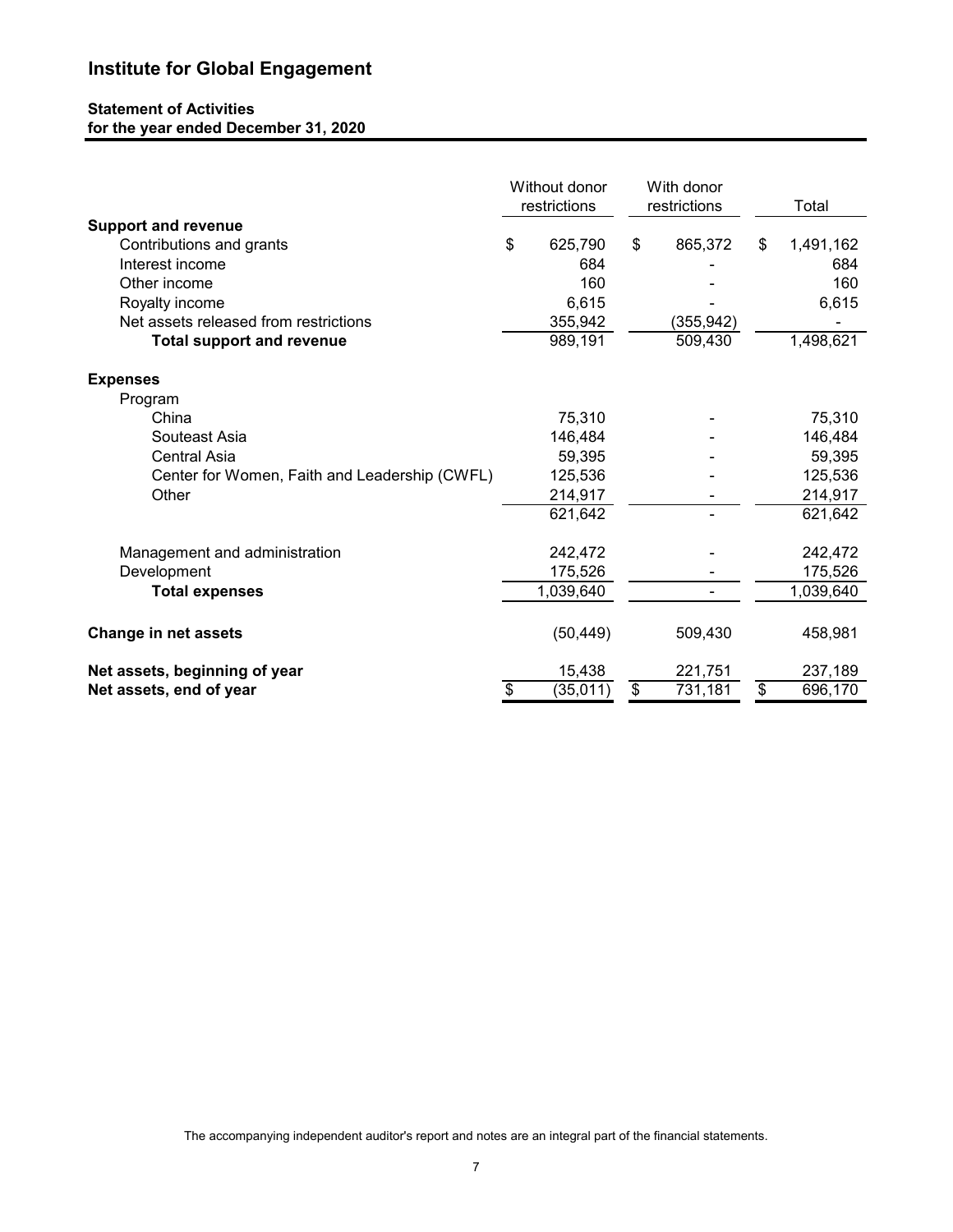# **Statement of Functional Expenses**

**for the year ended December 31, 2021**

|                               |       |                          |                          |      | Program expenses         |                          |                          |                          |     |                |                                |               |
|-------------------------------|-------|--------------------------|--------------------------|------|--------------------------|--------------------------|--------------------------|--------------------------|-----|----------------|--------------------------------|---------------|
|                               |       |                          | Southeast                |      | Central                  |                          |                          | Total                    |     | Management &   |                                |               |
|                               | China |                          | Asia                     |      | Asia                     | <b>CWFL</b>              | Other                    | program                  |     | administration | Development                    | Total         |
| <b>Expenses</b>               |       |                          |                          |      |                          |                          |                          |                          |     |                |                                |               |
| Associates and honoraria \$   |       |                          | \$<br>12,050             | - \$ |                          | \$<br>30,625             | \$<br>70,239             | \$<br>112,914            | -\$ |                | \$<br>$\overline{\phantom{0}}$ | \$<br>112,914 |
| Bank and credit card fees     |       | 10                       | 202                      |      | $\overline{\phantom{0}}$ | 56                       | 157                      | 425                      |     | 3,219          |                                | 3,644         |
| Depreciation                  |       |                          | $\overline{\phantom{0}}$ |      | $\overline{\phantom{0}}$ | $\overline{\phantom{0}}$ | $\overline{\phantom{0}}$ | $\overline{\phantom{0}}$ |     | 1,021          | $\overline{\phantom{0}}$       | 1,021         |
| Insurance                     |       |                          | $\overline{\phantom{0}}$ |      | $\blacksquare$           | $\overline{\phantom{0}}$ | 240                      | 240                      |     | 6,575          | $\overline{\phantom{0}}$       | 6,815         |
| Interest                      |       | $\overline{\phantom{0}}$ | $\overline{\phantom{0}}$ |      | $\overline{\phantom{0}}$ |                          | $\overline{\phantom{0}}$ |                          |     | 754            |                                | 754           |
| Operational expenses          |       |                          | 721                      |      |                          | 3,782                    | 298                      | 4,801                    |     |                | 3,102                          | 7,903         |
| Personnel expenses            |       | 54,888                   | 119,161                  |      | 25,543                   | 120,214                  | 291,673                  | 611,479                  |     | 90,751         | 56,284                         | 758,514       |
| <b>Publications</b>           |       |                          | 16                       |      | 9,219                    | 2,075                    | 27,550                   | 38,860                   |     | 1,015          | 13,293                         | 53,168        |
| Professional services         |       | 15,804                   | 12,194                   |      | 18,178                   | 35,975                   | 13,577                   | 95,728                   |     | 36,723         | 102,553                        | 235,004       |
| <b>Rent and utilities</b>     |       |                          | $\overline{\phantom{0}}$ |      | $\blacksquare$           | $\overline{\phantom{0}}$ | $\overline{\phantom{0}}$ |                          |     | 3,353          | ٠                              | 3,353         |
| Special projects-Beijing      |       | 149,563                  |                          |      |                          | $\overline{\phantom{0}}$ | $\overline{\phantom{0}}$ | 149,563                  |     |                | $\overline{\phantom{0}}$       | 149,563       |
| Special projects-Vietnam      |       |                          | 14,765                   |      | $\overline{\phantom{0}}$ |                          | $\overline{\phantom{0}}$ | 14,765                   |     |                |                                | 14,765        |
| Telephone and internet        |       | 632                      | 101                      |      |                          | 2,980                    |                          | 3,713                    |     | 8,743          | 4,208                          | 16,664        |
| Travel and transportation     |       |                          | 38                       |      | 750                      | 76,035                   | 301                      | 77,124                   |     | 134            | 5,818                          | 83,076        |
| Total expenses by function \$ |       | 220,897                  | 159,248                  |      | 53,690                   | 271,742                  | 404,035                  | ,109,612                 |     | 152,288        | 185,258                        | 1,447,158     |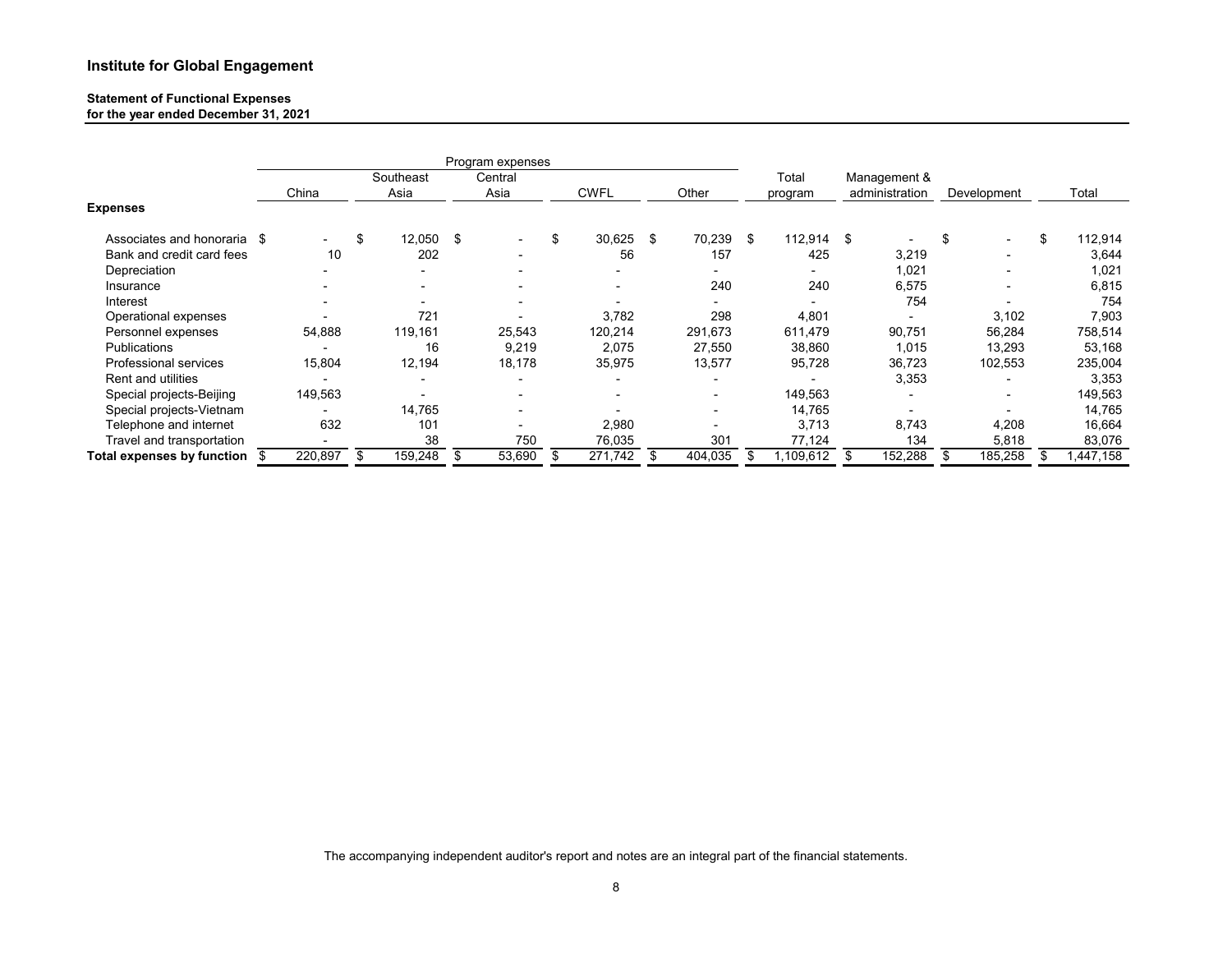# **Statement of Functional Expenses**

**for the year ended December 31, 2020**

|                               |                |                          | Program expenses         |                          |                          |              |                |                                |              |
|-------------------------------|----------------|--------------------------|--------------------------|--------------------------|--------------------------|--------------|----------------|--------------------------------|--------------|
|                               |                | Southeast                | Central                  |                          |                          | Total        | Management &   |                                |              |
|                               | China          | Asia                     | Asia                     | <b>CWFL</b>              | Other                    | program      | administration | Development                    | Total        |
| <b>Expenses</b>               |                |                          |                          |                          |                          |              |                |                                |              |
| Associates and honoraria \$   |                | 16,000<br>\$             | - \$                     | \$<br>22.000             | \$<br>45,446             | 83.446<br>\$ | - \$           | \$<br>$\overline{\phantom{0}}$ | \$<br>83,446 |
| Bank and credit card fees     | 3              | $\overline{\phantom{0}}$ | $\overline{\phantom{0}}$ | $\overline{\phantom{0}}$ |                          | 3            | 3,755          | $\blacksquare$                 | 3,758        |
| Depreciation                  |                | $\overline{\phantom{0}}$ | $\overline{\phantom{0}}$ | $\overline{\phantom{0}}$ |                          |              | 1.131          | $\blacksquare$                 | 1,131        |
| Insurance                     | 240            | $\overline{\phantom{0}}$ | $\overline{\phantom{0}}$ | $\overline{\phantom{0}}$ | $\overline{\phantom{0}}$ | 240          | 6,588          | $\overline{\phantom{0}}$       | 6,828        |
| Interest                      | $\blacksquare$ |                          | $\overline{\phantom{0}}$ |                          |                          |              | 406            |                                | 406          |
| Operational expenses          |                | 600                      |                          | 1,279                    | 895                      | 2,774        | 1,183          | 1,196                          | 5,153        |
| Personnel expenses            | 35,344         | 116,440                  | 7,214                    | 88,829                   | 168,270                  | 416,097      | 123,217        | 62,576                         | 601,890      |
| <b>Publications</b>           |                | $\overline{\phantom{0}}$ |                          | 198                      | 231                      | 429          | 1,835          | 20,007                         | 22,271       |
| Professional services         | 9,444          | 9.444                    | 52,181                   | 11,084                   | $\overline{\phantom{a}}$ | 82,153       | 88,290         | 89,938                         | 260,381      |
| Rent and utilities            |                | $\overline{\phantom{0}}$ | $\overline{\phantom{0}}$ | $\overline{\phantom{0}}$ | $\overline{\phantom{0}}$ |              | 2,796          | $\overline{\phantom{0}}$       | 2,796        |
| Special projects-Beijing      | 30,000         |                          |                          | $\overline{\phantom{0}}$ | $\overline{\phantom{0}}$ | 30,000       | $\blacksquare$ | -                              | 30,000       |
| Special projects-Vietnam      |                | 4,000                    |                          |                          |                          | 4,000        |                |                                | 4,000        |
| Telephone and internet        | 246            |                          |                          | 1,823                    | 75                       | 2.144        | 12,223         | 70                             | 14,437       |
| Travel and transportation     | 33             |                          |                          | 323                      |                          | 356          | 1,048          | ,739                           | 3,143        |
| Total expenses by function \$ | 75,310         | 146,484                  | 59,395<br>\$             | 125,536                  | 214,917                  | 621,642      | 242,472        | 175,526                        | 1,039,640    |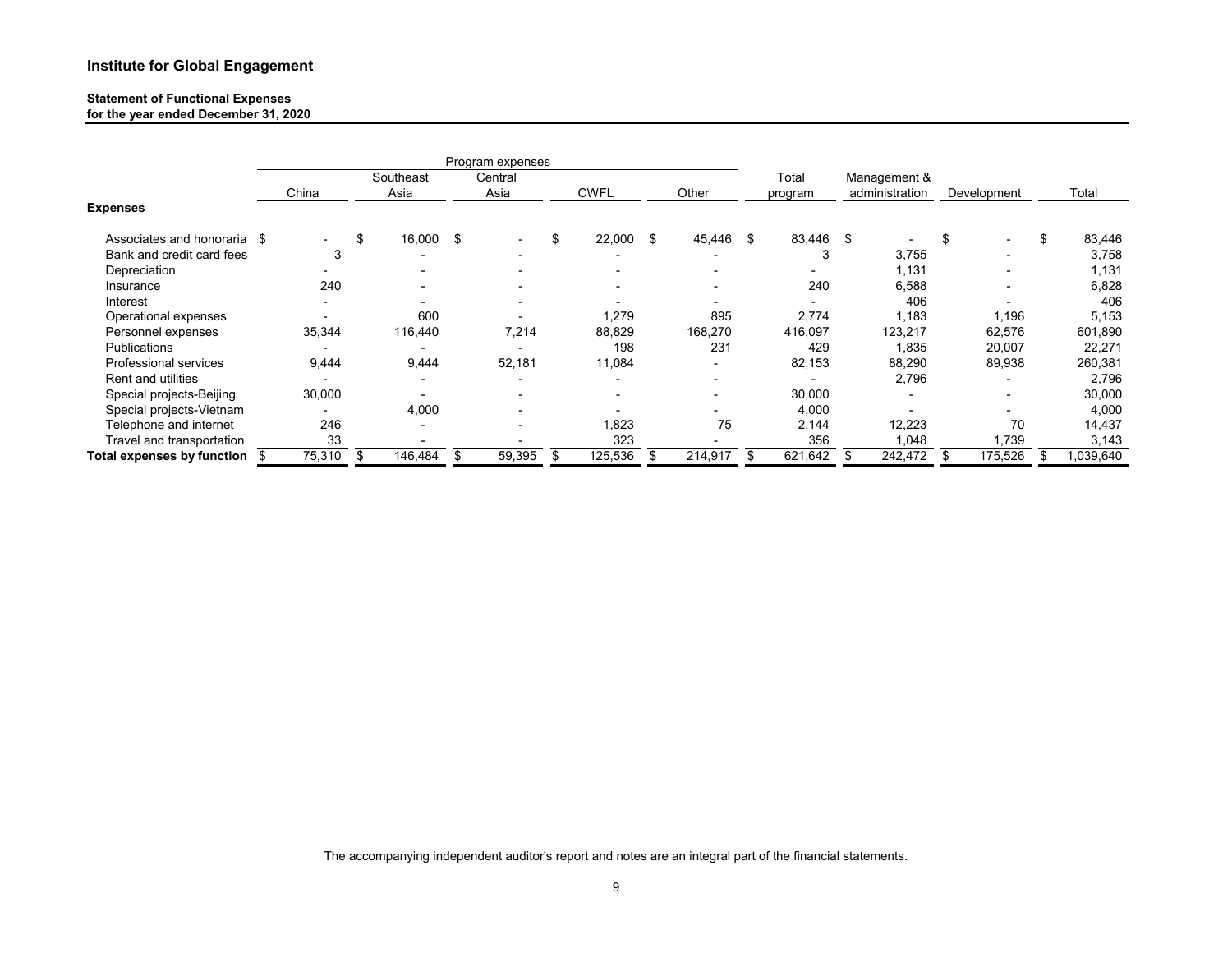# **Statements of Cash Flows for the years ended December 31,**

| Cash flows from operating activities                      |                  |                 |
|-----------------------------------------------------------|------------------|-----------------|
| Change in net assets                                      | \$<br>(290, 533) | \$<br>458,981   |
| Adjustments to reconcile change in net assets to net cash |                  |                 |
| provided by operating activities                          |                  |                 |
| Depreciation                                              | 1,021            | 1,131           |
| Noncash contribution of securities                        | (9,012)          |                 |
| Proceeds from sales of contributed investments            | 9,012            |                 |
| SBA Paycheck Protection Program loan forgiveness          | (83, 424)        |                 |
| (Increase) decrease in operating assets                   |                  |                 |
| Grants and contributions receivable                       | 28,856           | (222, 901)      |
| Increase (decrease) in operating liabilities              |                  |                 |
| Accounts payable and accrued expenses                     | (2, 418)         | (31, 446)       |
| Due to grant partners                                     | (29)             | (1, 576)        |
| <b>Grant advances</b>                                     | (38, 465)        | 650,393         |
| Net cash (used in) provided by operating activities       | (384, 992)       | 854,582         |
| Cash flows from investing activities                      |                  |                 |
| Purchase of property and equipment                        | (720)            |                 |
| Net cash used in investing activities                     | (720)            |                 |
| <b>Cash flows from financing activities</b>               |                  |                 |
| Proceeds from SBA Paycheck Protection Program loan        |                  | 83,424          |
| Net cash provided by financing activities                 |                  | 83,424          |
| Net change in cash and cash equivalents                   | (385, 712)       | 938,006         |
| Cash and cash equivalents, beginning of year              | 1,189,371        | 251,365         |
| Cash and cash equivalents, end of year                    | \$<br>803,659    | \$<br>1,189,371 |
| Supplemental disclosure of cash flow information          |                  |                 |
| Cash paid for interest                                    | \$               |                 |
| Income taxes paid                                         | \$               | \$              |
|                                                           |                  |                 |

**2021 2020**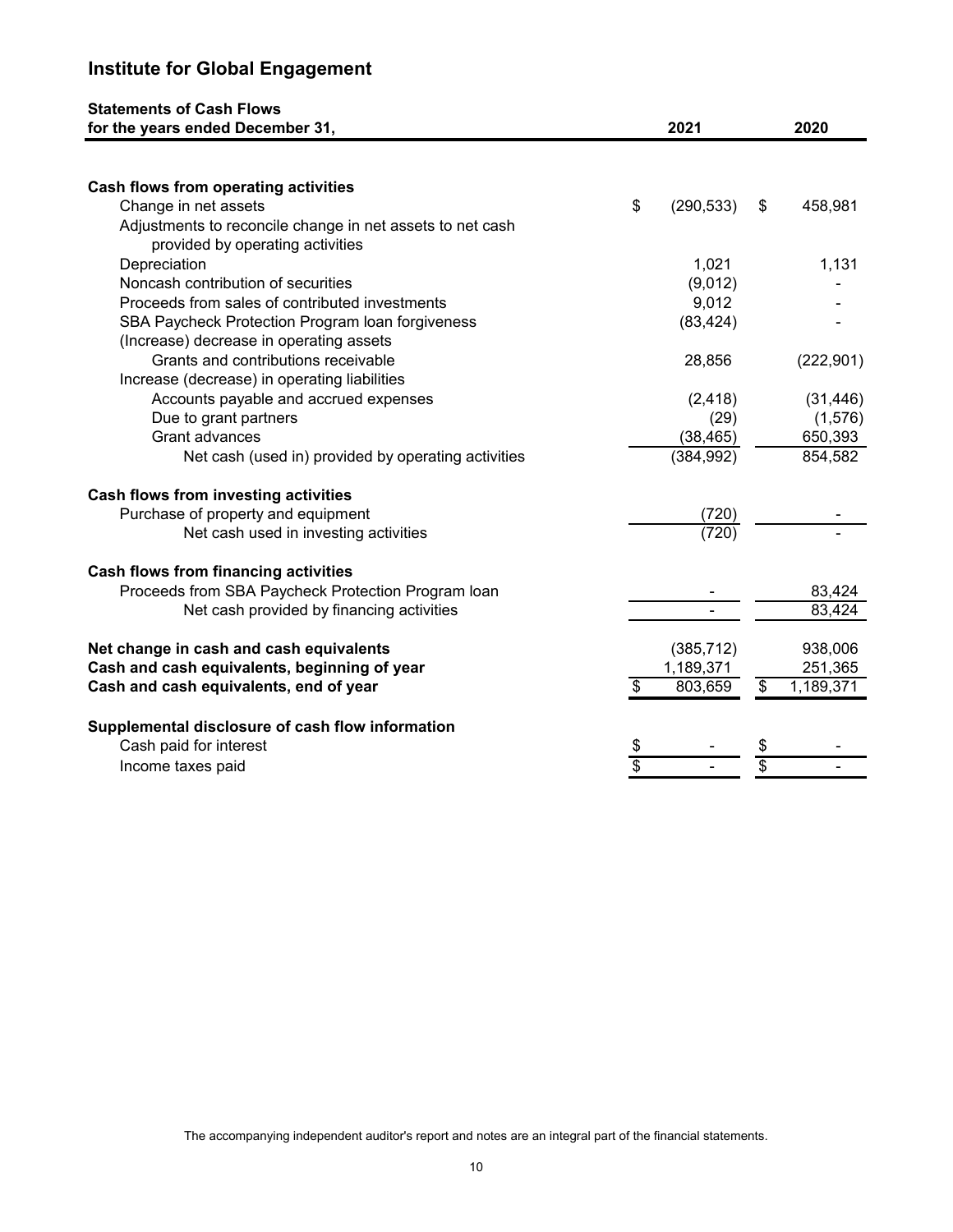# **1. Organization**

The Institute for Global Engagement (IGE or the Organization) is a nonprofit, nonpartisan organization incorporated in the Commonwealth of Pennsylvania in April 2000. IGE catalyzes freedom of faith worldwide so that everyone has the ability to live what they believe. It studies the impact of faith on state and society, it encourages governments to protect religious freedom, and it equips citizens to exercise that freedom responsibly.

In China, IGE met with scholars and faith leaders and issued a report to a major Western government on practical steps to build religious freedom. In Southeast Asia, IGE facilitates religious freedom and peace building trainings. In Central Asia, IGE facilitated religious freedom training for government officials and faith leaders. The Center for Women, Faith & Leadership (CWFL) equips women of faith in the areas of religious freedom, conflict resolution, and peace building. Other programs of IGE include a quarterly journal, various publications and films that focus on the role of religion in global affairs.

IGE's revenue sources include individual contributions, foundations and government grants.

# **2. Significant accounting policies**

#### **Basis of accounting**

The accompanying financial statements are prepared on the accrual basis of accounting in conformity with accounting principles generally accepted in the United States of America (U.S. GAAP).

Net assets, revenues, gains, and losses are classified based on the existence or absence of restrictions imposed by donors or grantors. Accordingly, net assets and changes therein are classified and reported in two categories as described below.

Net assets without donor restrictions are net assets available for use in general operations and not subject to donor restrictions.

Net assets with donor restrictions are net assets subject to donor-imposed restrictions. Some donorimposed restrictions are temporary in nature, such as those that will be met by the passage of time or other events specified by the donor. Other donor-imposed restrictions are perpetual in nature, where the donor stipulates that resources be maintained in perpetuity. Donor-imposed restrictions are released when a restriction expires, that is, when the stipulated time has elapsed, when the stipulated purpose for which the resource was restricted has been fulfilled, or both. See Note 10 for more information on net assets with donor restrictions.

#### **Use of estimates**

The preparation of financial statements in conformity with U.S. generally accepted accounting principles requires management to make estimates and assumptions that affect certain reported amounts of assets and liabilities and disclosure of contingent assets and liabilities at the date of the financial statements and the reported amounts of revenues and expenses during the reporting period. Actual results could differ from those estimates.

#### **Cash and cash equivalents**

For purposes of the statements of cash flows, the Organization considers all cash and unrestricted highly liquid investments with an initial maturity of three months or less to be cash equivalents. It is the Organization's policy not to classify certificates of deposit as cash and cash equivalents. FDIC insurance is \$250,000 per depositor, per insured bank. IGE also holds cash in a credit union account insured by the American Share Insurance (ASI) with coverage of \$250,000 per account. Cash amounts in the credit union exceeded the ASI coverage by \$532,939 and \$849,540 at December 31, 2021 and 2020. To date, IGE has not experienced losses in any of these accounts.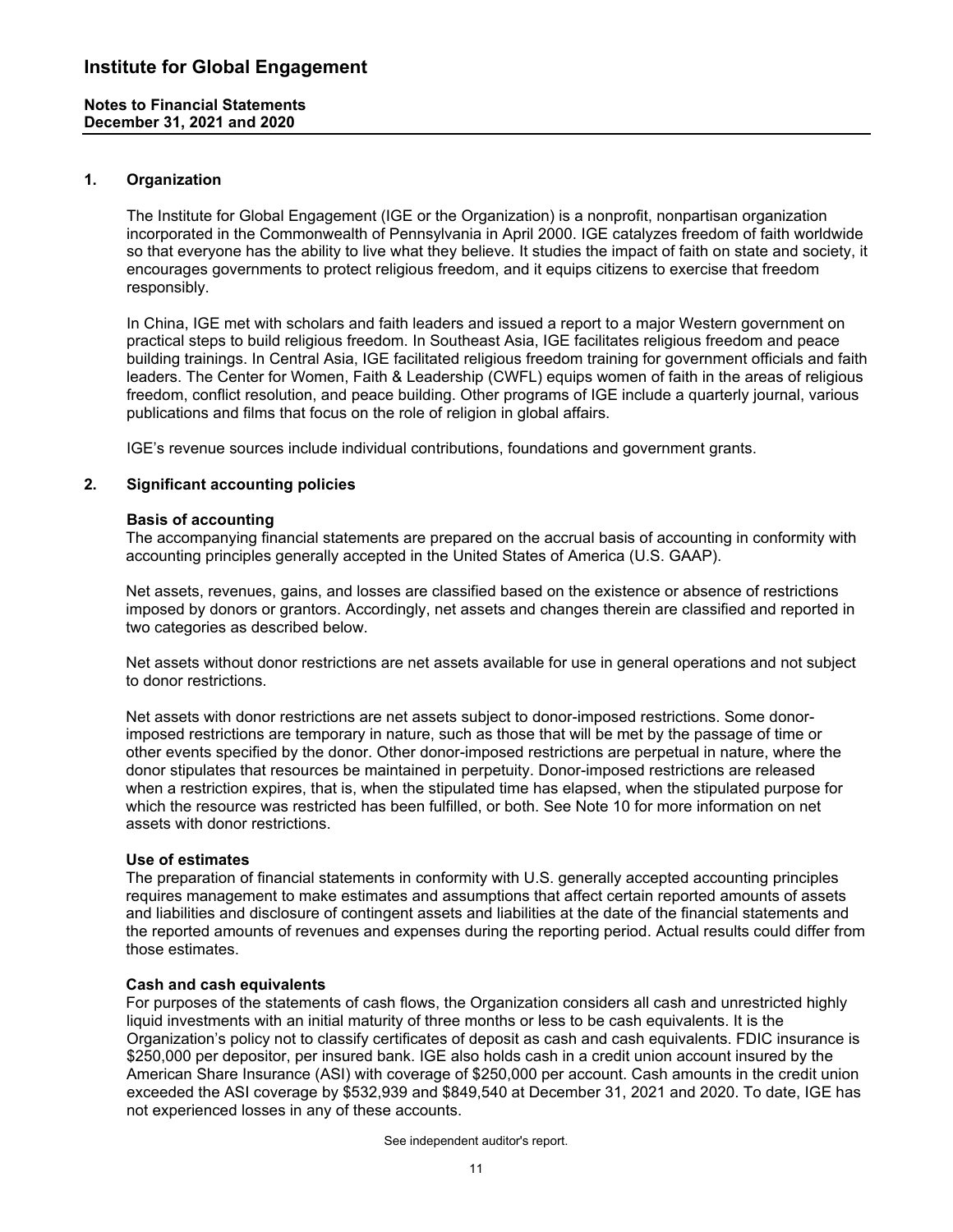# **Advance to grant partners and Due to grant partners**

IGE supports other organizations around the world, and its programs facilitate dialogue, research and education to work toward a shared understanding of the meaning and benefits of religious liberty. IGE advances agreed-upon amounts to the partners, who then submit reports to account for how the funds are spent. There were no outstanding advances for the years ended December 31, 2021 and 2020. The amounts due to grant partners were reimbursed by IGE.

# **Property and equipment**

Property and equipment is recorded at cost if purchased and at fair value if donated. The Organization's policy is to capitalize purchases of property and equipment. Depreciation and amortization are computed using the straight-line method over the estimated useful lives of the assets ranging from 3 to 5 years.

# **Compensated absences**

Employees of the Organization are entitled to paid vacation depending on job classifications, length of service, and other factors. The accrued vacation policy disallows the carryover of unused vacation hours to the following year. Accordingly, there is no accrued vacation balance.

# **Revenue recognition**

Contract revenue requires certain performance obligations and the incurrence of allowable qualifying expenses. The revenue from these exchange transactions are transferred over time as the performance obligations are met. Royalty income is generated from the subscription sales of "The Review of Faith & International Affairs", published quarterly. Royalty income is recognized over the period of the subscription, during the calendar year. There were no contract liabilities related to contract revenue or royalty income for the years ended December 31, 2021 and 2020.

Contributions and unconditional promises to give are recognized when the notification of a beneficial interest is received. IGE reports gifts of cash and other assets as restricted support, if they are received with donor stipulations that limit the use of the donated assets, or if they are designated as support for future periods. When a donor restriction expires, that is, when a stipulated time restriction ends or purpose restriction is accomplished, net assets with donor restrictions are reclassified to net assets without donor restrictions and reported in the statement of activities as net assets released from restrictions.

Conditional promises to give – that is, those with a measurable performance or other barrier and a right of return – are not recognized until the conditions on which they depend have been met. Sponsorships are conditioned upon certain performance requirements; consequently, at December 31, 2021 and 2020, conditional contributions of \$611,928 and \$650,393 have been recorded as deferred grant advances.

#### **Grants and contributions receivable**

Grants receivable are stated at the amount management expects to collect from outstanding balances. In 2021 and 2020, grants receivable consist unconditional grants promised but not yet received. Contributions receivable consists of contributions received but not deposited before year-end. Management considers grants and contributions receivable to be fully collectible; accordingly, no allowance for doubtful accounts is required. Grants and contributions receivable as of December 31, 2021 and 2020 are due in one year or less.

# **Functional classification of expenses**

The costs of providing the programs and services are summarized on a functional basis in the accompanying financial statements. Accordingly, certain costs have been allocated among the programs and services benefited. Expenses have been allocated among the various programs, management and administration and fundraising functions based on a combination of specific identification and allocation by management. The expenses that are allocated include personnel expenses and professional services.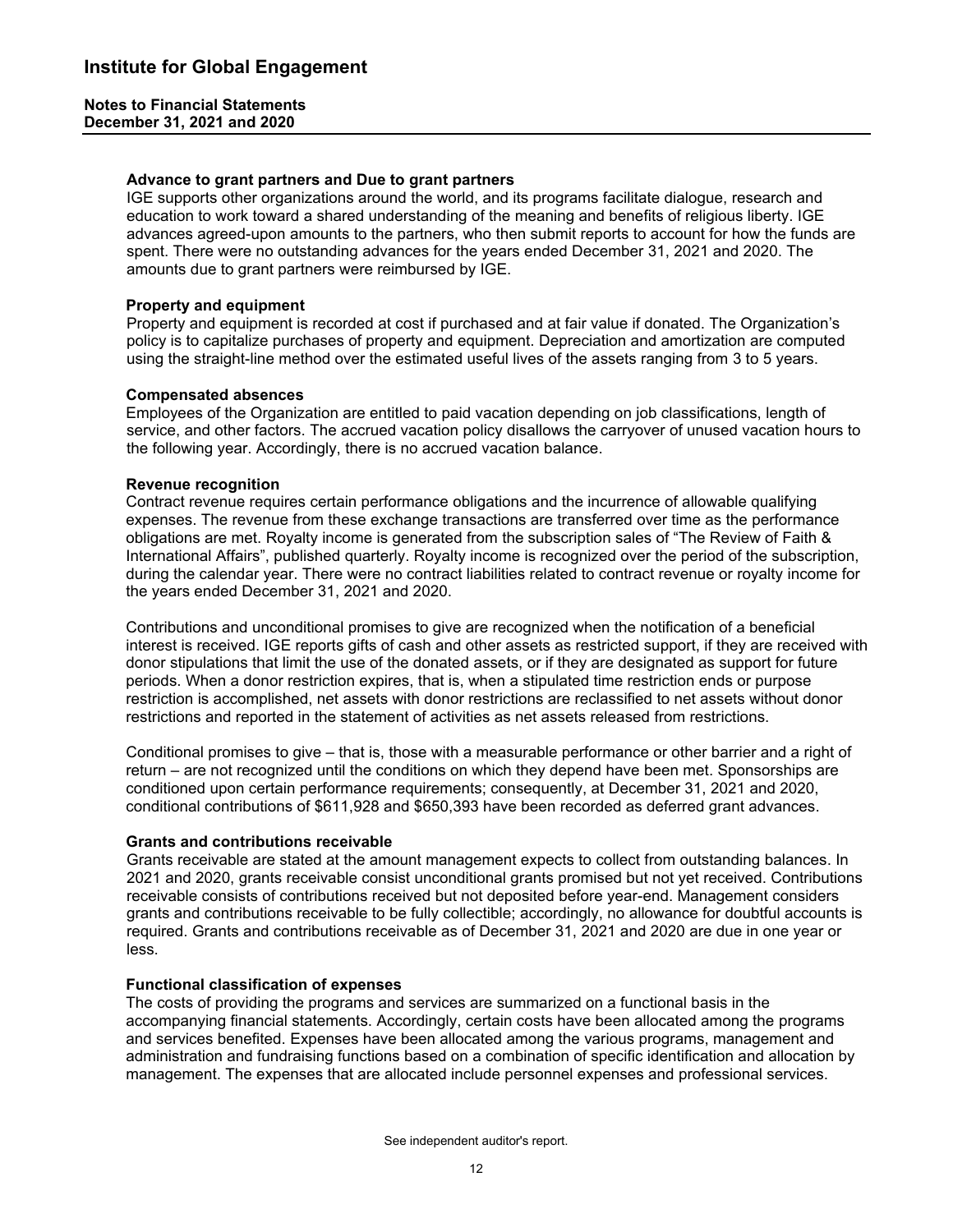# **Fair value of financial assets and liabilities**

Financial assets with carrying values approximating fair value include cash and cash equivalents, grants and contributions receivable. Financial liabilities with carrying values approximating fair value include accounts payable, accrued expenses, due to grant partners and grant advances. The carrying value of these financial assets and liabilities approximates fair value due to their short maturities and any associated interest rates approximate current market rates.

# **Income taxes**

The Organization is exempt from federal income tax as a nonprofit organization described in Section 501(c)(3) of the Internal Revenue Code and is classified as an organization other than a private foundation. The Organization did not have a liability for unrelated business income for the years ended December 31, 2021 and 2020.

The material jurisdictions subject to potential examination by taxing authorities include the U.S., Pennsylvania, and Virginia. Management does not believe that the ultimate outcome of any future examinations of open tax years will have a material impact on IGE's results of operations. Tax years that remain subject to examination by the IRS are 2018 through 2021.

# **3. Liquidity and availability**

Financial assets available for general expenditure, that is, without donor and other restrictions limiting their use, within one year of the balance sheet date, comprise the following:

|                                           |   | 2021       |   | 2020       |
|-------------------------------------------|---|------------|---|------------|
| Checking and savings accounts             | S | 803,659    | S | 1,189,371  |
| Grants and contributions receivable       |   | 215,500    |   | 244.356    |
|                                           |   | 1,019,159  |   | 1,433,727  |
| Less amounts donor restricted for purpose |   | (364, 699) |   | (731, 181) |
|                                           |   | 654,460    |   | 702,546    |

IGE's goal is to maintain financial assets at a level equal to 90-180 days of operating expenses. The cash flows of the Organization vary from month-to-month depending upon the timing of contributions and grants.

#### **4. Property and equipment**

Property and equipment consist of the following at December 31, 2021:

|                               |       | 2021             |    | 2020             | Useful life |
|-------------------------------|-------|------------------|----|------------------|-------------|
| Computers and equipment       | \$    | 14,985           | \$ | 15,925           | 5 years     |
| Website                       |       | 13,500<br>28.485 |    | 13,500<br>29,425 | 3 years     |
| Less accumulated depreciation |       | (25, 533)        |    | (26, 172)        |             |
|                               | 2,952 |                  | S  | 3,253            |             |

Depreciation expense was \$1,021 and \$1,131 for the years ended December 31, 2021 and 2020.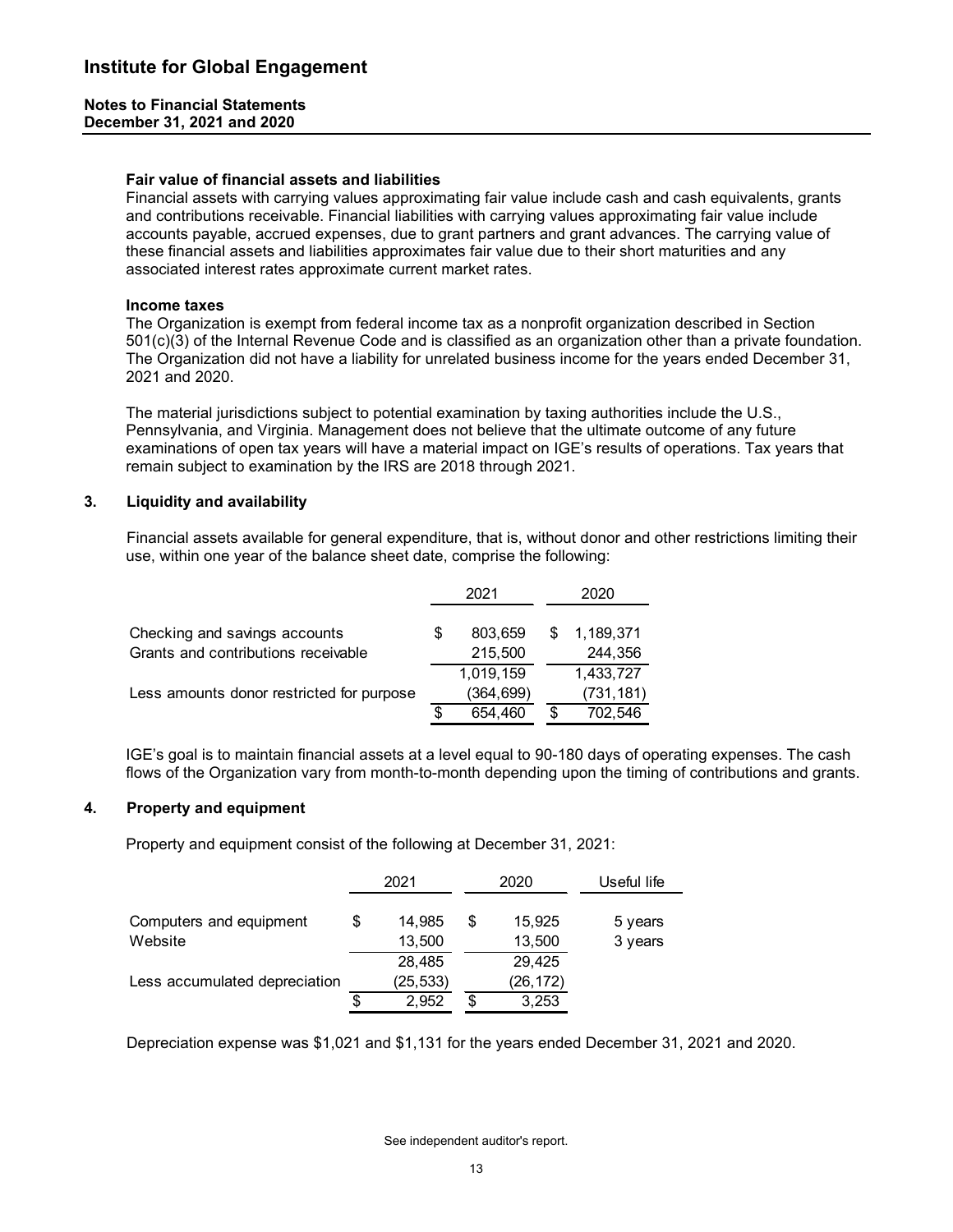# **5. Indirect costs**

Indirect costs on federal grants and other contracts are recorded at the rate approved in the agreement. For the years ended December 31, 2021 and 2020, the provisional indirect rate was 46.76 percent.

# **6. Employee status and benefit plans**

For the years ended December 31, 2021 and 2020, the common law employees of IGE were leased from Insperity, a Professional Employer Organization. IGE retained its status of employer and control over dayto-day job duties over all common law employees.

IGE maintains a defined contribution plan that covers all eligible employees and contributed three percent of each employee's gross salary each pay period regardless of whether the employee elects to contribute for the years ended December 31, 2021 and 2020. IGE contributed \$13,157 and \$11,271 to the Plan for the years ended December 31, 2021 and 2020. The contributions are included in the personnel expenses on the statements of functional expenses.

# **7. Revenue from contracts with customers**

The following table disaggregates IGE's revenue based on the timing of satisfaction of performance obligations for the years ended December 31, 2021 and 2020:

|                                             | 2021 |        |    | 2020                     |  |
|---------------------------------------------|------|--------|----|--------------------------|--|
| Performance obligations satisfied over time |      |        |    |                          |  |
| Contract revenue                            |      | 9.000  | -S | $\overline{\phantom{0}}$ |  |
| Royalty income                              |      | 13.224 |    | 6.615                    |  |
|                                             |      | 22 224 |    | 6.615                    |  |

# **8. Concentration**

The Organization received 71 percent of its contributions from two donors and 72 percent of its contributions from three donors during the years ended December 31, 2021 and 2020, respectively.

#### **9. SBA Paycheck Protection Program loan**

Under the "Coronavirus Aid, Relief, and Economic Security (CARES) Act" funds were appropriated for the SBA Paycheck Protection Program loans that are forgivable in certain situations to promote continued employment, as well as Economic Injury Disaster Loans to provide liquidity to small businesses and nonprofits harmed by COVID-19. The Organization obtained a loan through the SBA Paycheck Protection Program of \$83,424 during May 2020. The Organization complied with the loan requirements and the loan was fully forgiven during the year ended December 31, 2021.